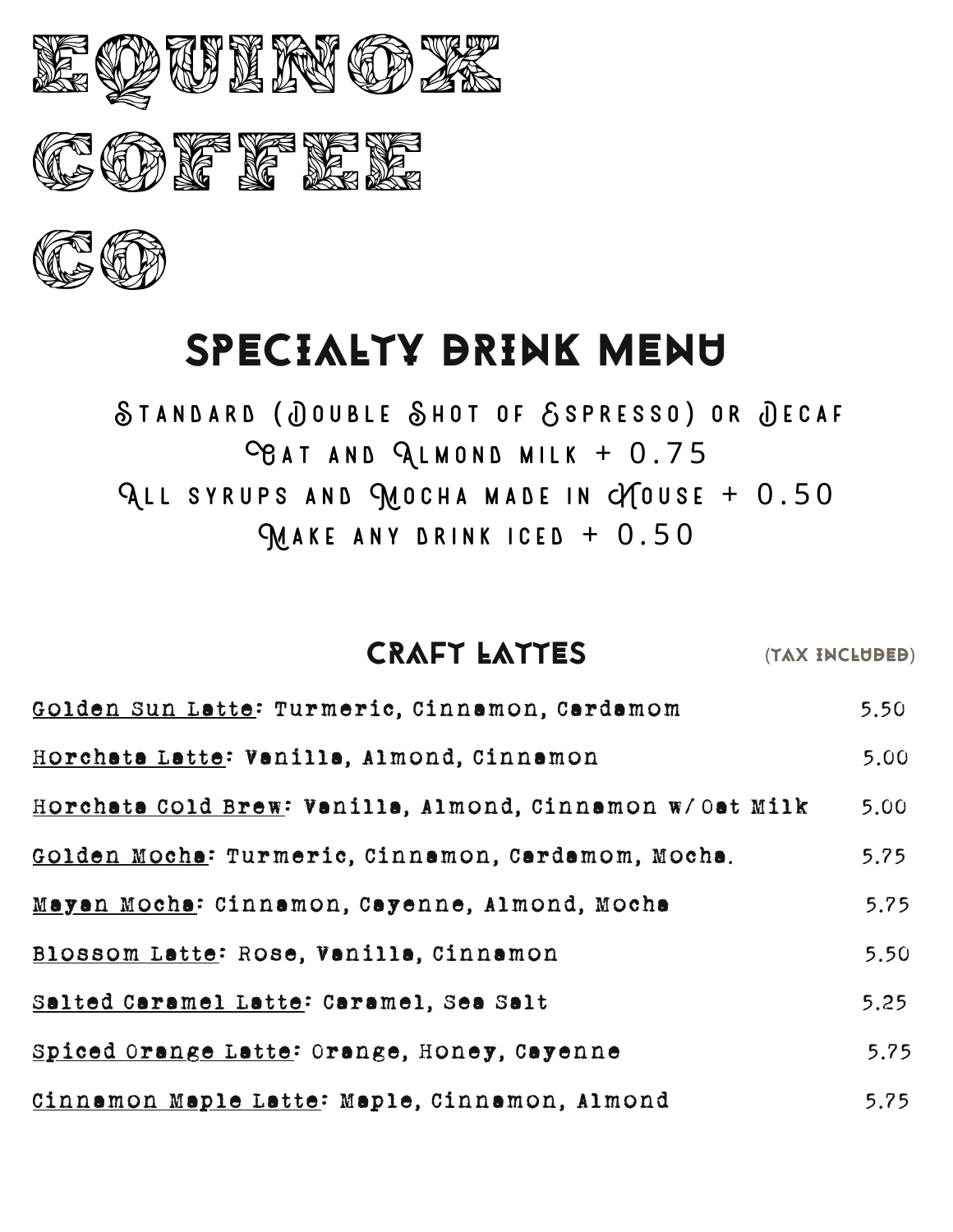### STANDARD DRINK MENU

MILK OF CHOICE: WHOLE MILK, CBAT MILK, OR ALMOND MILK  $C_{\beta A T}$  and QLMOND QUILK + 0.75 ALL SYRUPS AND MOCHA MADE IN CYTOUSE +  $0.50$  $M$  a k E ANY DRINK ICED + 0.50

|                                   | <b>FILTER COFFEE</b> | (TAX INCLUBEB)             |              |
|-----------------------------------|----------------------|----------------------------|--------------|
| <u>Drip</u>                       |                      | $80Z$ 2.25<br>I2OZ<br>200Z | 2.75<br>4.00 |
| Pour Over (Select Single Origins) |                      |                            | 4.75         |
| <u>Cold Brew</u>                  |                      |                            | 4.50         |
|                                   | <b>ESPRESSO</b>      |                            |              |
| Double                            |                      |                            | 3.00         |
| Americano                         |                      |                            | 3.00         |
| Cortado                           |                      |                            | 3.75         |
| Cappuccino                        |                      |                            | 4.00         |
| Flat White                        |                      |                            | 4.00         |
| Latte                             |                      |                            | 4.75         |
| Moche                             |                      |                            | 5.00         |
|                                   | <b>NON COFFEE</b>    |                            |              |
| Hot Cocos                         |                      |                            | 3.75         |
| Chai Latte                        |                      |                            | 4.50         |
| Golden Milk                       |                      |                            | 3.75         |
| Matcha                            |                      |                            | 4.75         |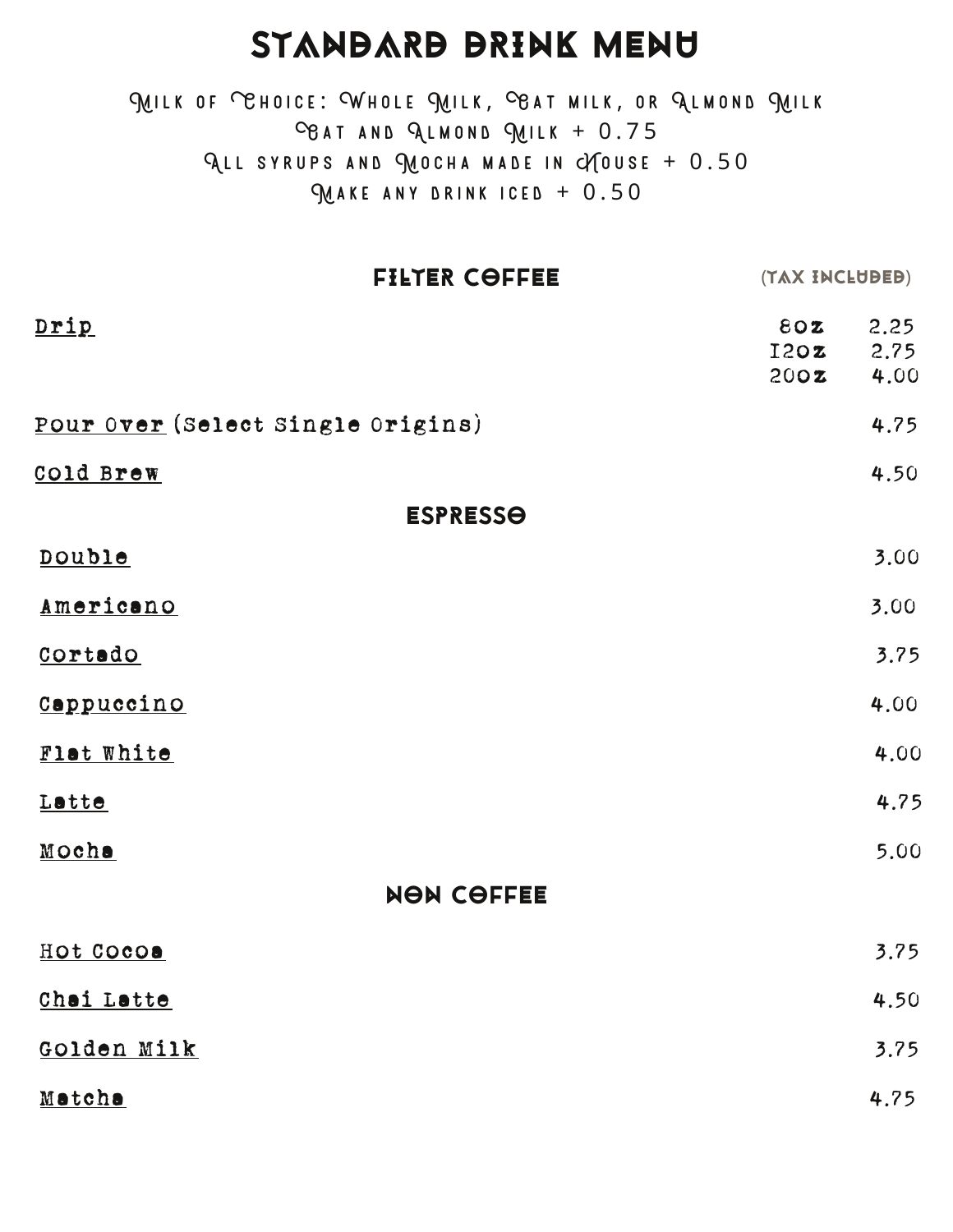# EQUINOX FOOD MENU



SARAH WOIPITOUS VA Sweet Treats, & Eats (TAX INCLUDED)

Apple Cider Donut Bread

Blueberry Lemon Bread

Jumbo Blueberry Muffin

Rose Water Shortbread Cookie

Breakfast Cookie  $(allergen$  info available)



| <b>EVAME &amp; FIBBA.2</b>               | (TAX INCLUBEB) |
|------------------------------------------|----------------|
| $\texttt{Coco Jam POP Tart}(\textbf{V})$ | 6.50           |
| Guava Jam Scone (V)                      | 4.00           |
|                                          |                |

 $\texttt{Berry}$  Cake + Vegan Honey (V, GF)



### MY VEGAN SWEET TOOTH (TAX ENCLUDED)

 $\texttt{Ootmee1 Cookie Sandwich(V)}$  5.00

5.00

3 . 5 0

3 . 5 0

3 . 5 0

2 . 0 0

2 . 0 0